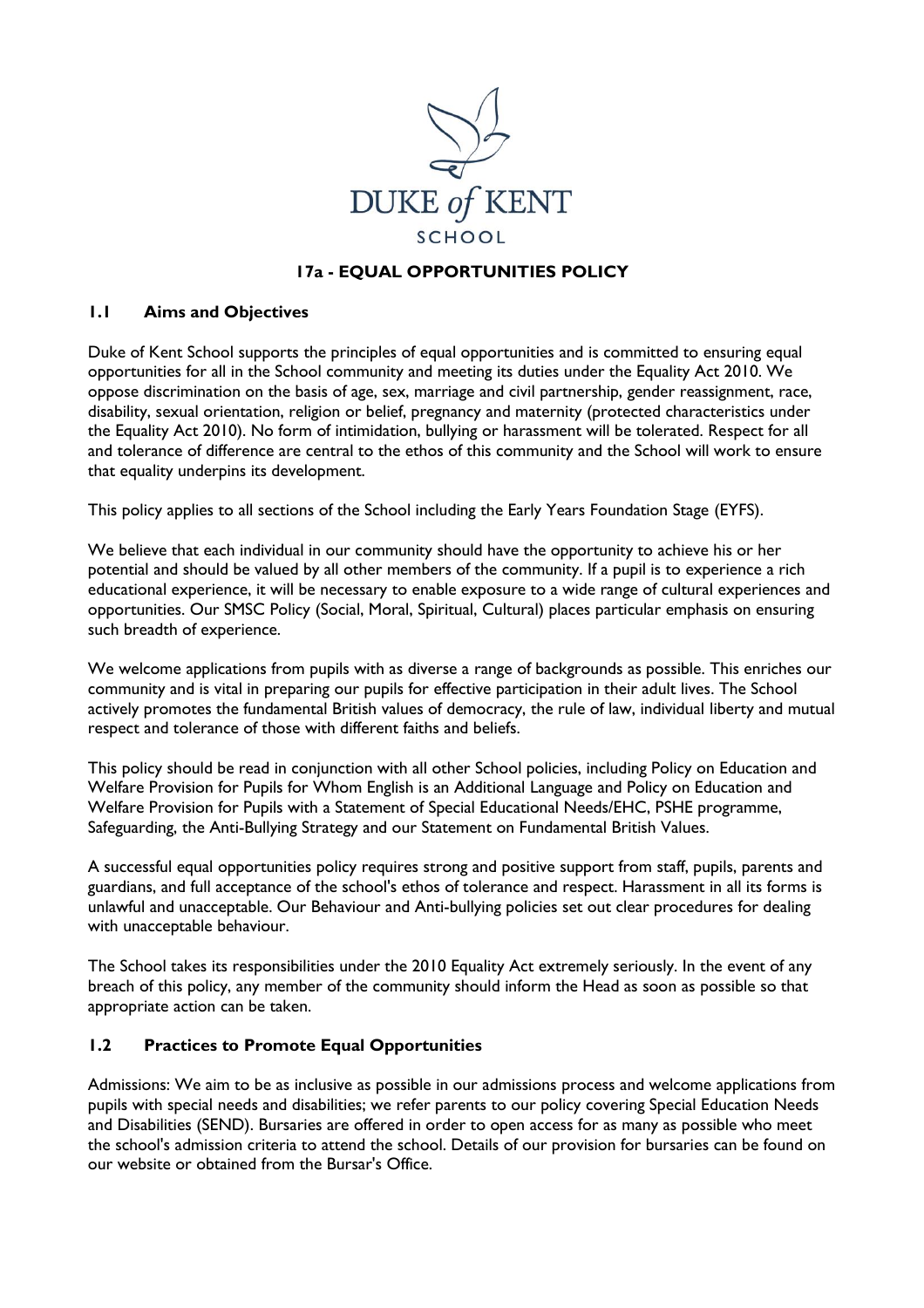Diversity: The School celebrates diversity and recognises that the entire community is enriched by the various languages, customs, cultures and religious beliefs of pupils, parents and staff; all who wish to do so are encouraged to share their experiences of other languages, customs and cultures. Pupils are actively encouraged to acquire an appreciation of and respect for their own and other cultures, with the aim of furthering tolerance between different cultural traditions.

Meeting religious, dietary, language or cultural needs: The School is committed to, and experienced in, meeting the requirements of pupils with particular religious, dietary, language or cultural needs. In practice this might mean that a pupil has dietary requirements which the Catering Manager would accommodate through provision of alternative menu choices, or the provision of a room for prayer for pupils requiring such accommodation. If any pupil, parent or member of staff recognises or anticipates such a need, it should be drawn to the attention of the Head, who will gather information and make or supervise arrangements as necessary. In the event that a pupil absence is necessitated by cultural or religious holidays, parents should notify the Head that such absence is required in writing, as with any request for absence.

Religious Observance: The School welcomes children and staff from all religious backgrounds, and none, and seeks to develop in each child an awareness of the spiritual dimension of life. Admissions are equally open to pupils of any faith, and none.

Collective acts of worship are Christian, in the Anglican tradition, in keeping with the Christian heritage of the School; practices such as giving thanks following meals in the Pre-prep and Prep School. While children learn about a variety of different religious traditions through various curricular subjects, the festivals and ceremonies celebrated are those of the Christian tradition.

Parents who wish their children to be excused from participation in acts of worship, or pupils who wish to be excused, are welcome to contact the Head.

Uniform and Dress: Parents should be aware that all pupils at Duke of Kent School are required to wear a uniform until Year 10, and that a strict "business dress" code operates for Years 11. The Head will consider written requests from parents for variations in the uniform on religious grounds that are consistent with the school's ethos and its policy on health and safety. The Head may take expert advice, and will normally arrange to meet with the parents to discuss the implications of such a request. While the uniforms are presented as distinct in character for boys and girls, parents or pupils are welcome to choose to wear any items of clothing on the uniform list. Exceptions from the published lists should be discussed with the Head.

Curriculum: In planning their delivery of the curriculum, teaching staff at Duke of Kent School should consider how their teaching will further the School's stated aim: the pursuit of equal opportunities for all. It is the intention of the School to ensure that, wherever possible, all activities offered and resources made available are open equally to all pupils.

Gender segregation: Duke of Kent School is a fully co-educational school and as such supports students of all genders equally and fairly and without prejudice

At Duke of Kent School there is no gender segregation in the classroom.

Duke of Kent School is pro-active in eliminating gender discrimination of any kind.

- Staff are regularly reminded of their responsibilities in this respect.
- In 2021 Duke of Kent School changed the House names to non-gender-specific names (birds of prey) which was a specific project within the Strategic Plan (2019-2022)
- Duke of Kent School has set up a 'Gender Forum' to allow the student voice to be heard with regard to any concerns over gender equality.

Segregation may only occur:

• During sensitive PSHE discussions.